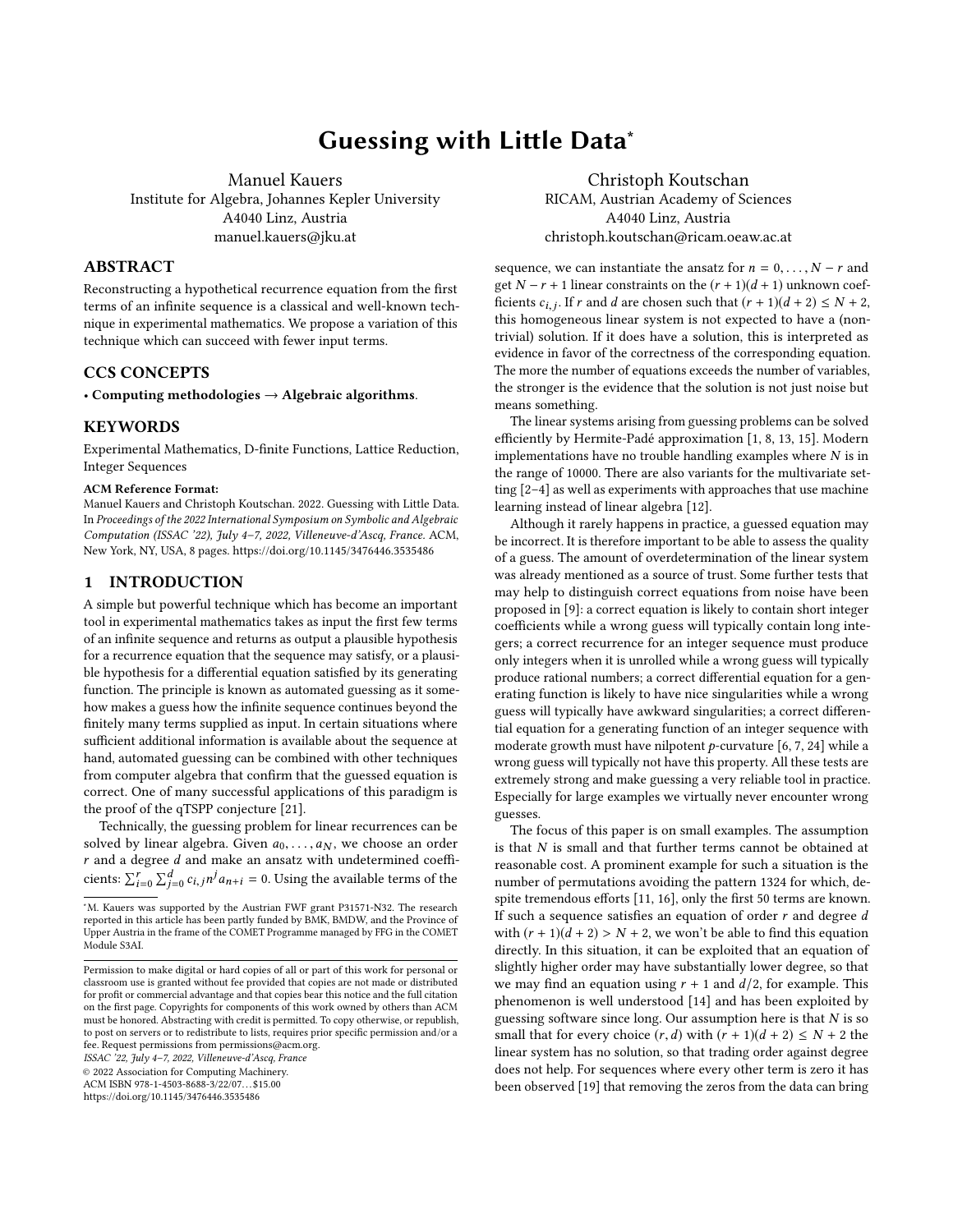a small advantage. In the present paper, we do not assume that every other term is zero.

Our idea is to use the plausibility tests mentioned above in the search for a plausible candidate equation. For most tests, we do not know how this idea could be reasonably implemented. For example, restricting the search to recurrences that in addition to fitting the given data have the property that the next term they generate is an integer seems to require solving nonlinear diophantine equations. Similarly, it is not clear how we could enforce nicely behaved singularities or a nilpotent curvature at a reasonable cost. The one thing we can do at a reasonable cost is search for equations with short integer coefficients. The purpose of this paper is to explore this idea. Based on the evidence reported below, we claim that the search for equations with short integer coefficients can lead to plausible conjectured equations that are out of reach for classical guessing algorithms.

#### 2 PRELIMINARIES

For a given matrix  $M \in \mathbb{Z}^{n \times m}$ , we will need to compute a basis of  $\ker M$ , the  $\mathbb{Z}_{\text{submodule}} \leq \mathbb{Z}^m$  consisting of all vectors  $x \in \mathbb{Z}^m$ ker<sub>Z</sub> M, the Z-submodule of  $\mathbb{Z}^m$  consisting of all vectors  $x \in \mathbb{Z}^m$ <br>such that  $Mx = 0$ . Becall that this can be done using the Hermite such that  $Mx = 0$ . Recall that this can be done using the Hermite normal form [\[10,](#page-7-17) [29\]](#page-7-18). An integer matrix is said to be in Hermite normal form if it has a staircase shape, like a matrix in row-reduced form, but where the pivot entries may be arbitrary positive integers (not just 1) and the entries above a pivot may be any nonnegative integers smaller than the pivot. For example,

$$
\begin{pmatrix}\n3 & -5 & 1 & 0 & 2 \\
0 & 0 & 2 & 0 & -1 \\
0 & 0 & 0 & 1 & 2\n\end{pmatrix}
$$

is a Hermite normal form. For every matrix  $M \in \mathbb{Z}^{n \times m}$ , there is a<br>unique Hermite normal form  $H \in \mathbb{Z}^{n \times m}$ , called the Hermite normal unique Hermite normal form  $H \in \mathbb{Z}^{n \times m}$ , called the Hermite normal<br>form of M, such that the rows of H generate the same Z-submodule form of  $M$ , such that the rows of  $H$  generate the same  $\mathbb{Z}$ -submodule of  $\mathbb{Z}^n$  as the rows of M. Moreover, if H is the Hermite normal form<br>of  $(M^{\top} | I)$  and if  $r_1 \in \mathbb{Z}^m$  are all the nonzero vectors such of  $(M^{\top}|I_m)$ , and if  $r_1, \ldots, r_k \in \mathbb{Z}^m$  are all the nonzero vectors such that  $(0, 0, r_1)$  is a row of H then  $\{r_n, r_n\}$  is a  $\mathbb{Z}$ -module basis that  $(0, \ldots, 0, r_i)$  is a row of H, then  $\{r_1, \ldots, r_k\}$  is a Z-module basis of ker- M. For example, for of ker $Z$  *M*. For example, for

$$
M = \begin{pmatrix} 13 & 0 & 18 & 9 \\ 1 & 9 & 0 & 0 \end{pmatrix}
$$

the Hermite normal form of  $(M<sup>T</sup>|I<sub>4</sub>)$  is

$$
H = \begin{pmatrix} 1 & 7 & 7 & 0 & 0 & -10 \\ 0 & 9 & 0 & 1 & 0 & 0 \\ 0 & 0 & 9 & -1 & 0 & -13 \\ 0 & 0 & 0 & 0 & 1 & -2 \end{pmatrix},
$$

so a basis of ker<sub>Z</sub> M is  $\{(9, -1, 0, -13), (0, 0, 1, -2)\}.$ <br>Note that while it makes an essential difference

Note that while it makes an essential difference whether we ask for kernel elements in  $\mathbb{Q}^m$  or kernel elements in  $\mathbb{Z}^m$ , it is not an essential difference whether the entries of  $M$  belong to  $\mathbb Z$  or to  $\mathbb Q$ , because we have  $Mx = 0$  if and only if  $cMx = 0$  for every  $c \in \mathbb{Z} \setminus \{0\},$ so we can simply clear denominators in  $M$  if there are any.

A *reduced basis* of a submodule of  $\mathbb{Z}^m$  is one that consists of relatively short vectors. The precise definition of "relatively short" does not really matter for our purposes. It suffices to know that there are algorithms, e.g., the LLL algorithm or the BKZ algorithm, which turns any given basis into a reduced basis, and that the

first vector in a reduced basis is at most  $2^m$  times longer than the shortest nonzero element of the submodule. See [\[10,](#page-7-17) [31\]](#page-7-19) for further details and [\[22,](#page-7-20) [23,](#page-7-21) [28\]](#page-7-22) for some recent developments.

Besides algorithms for finding short vectors in a given module, there are also general bounds on the lengths of short vectors. A first result in this direction known as Siegel's lemma [\[26\]](#page-7-23) is proved by the pidgeonhole principle. We will use the following sharper bound, which was achieved by using geometry of numbers [\[5\]](#page-7-24):

<span id="page-1-0"></span>THEOREM 1 (BOMBIERI–VAALER). Let  $M \in \mathbb{Z}^{n \times m}$  with  $n \lt m$ ,<br>d let a he the sod of all  $n \times n$  minors of M. Then kerg M. contains a and let q be the gcd of all  $n \times n$  minors of M. Then ker $\mathbb{Z}$  M contains a nonzero element  $x \in \mathbb{Z}^m$  with

$$
||x||_{\infty} \le \left(\frac{1}{g}\sqrt{\det(MM^{\top})}\right)^{1/(m-n)}
$$

# 3 ALGORITHMS

For simplicity, we will discuss only the case of guessing linear recurrence equations with polynomial coefficients. The algorithms are easily adapted to the search for linear differential equations with polynomial coefficients, or for polynomial equations, satisfied by the corresponding power series. Throughout, we consider a Qvector space basis  $b_0, b_1, \ldots$  of the space  $\mathbb{Q}[x]$  of polynomials with the property that for all  $j \in \mathbb{N}$ , the polynomials  $b_0, \ldots, b_j$  generate the subspace of  $\mathbb{Q}[x]$  consisting of all polynomials of degree at most j.

In the classical linear algebra approach, the choice of the basis is irrelevant, so it suffices to consider the standard basis  $b_j = x^j$ .<br>For the variation under consideration here the choice of the basis For the variation under consideration here, the choice of the basis may have an effect on the outcome. We will therefore formulate the algorithms for an arbitrary basis. In our experiments, we found that the binomial basis  $b_j = \binom{x+j}{j}$ <br>versions of the standard basis a worked well, as well as shifted versions of the standard basis and the binomial basis, e.g.,  $b_j =$  $(x + \lfloor r/2 \rfloor)^j$  or  $b_j = {x + \lfloor r/2 \rfloor + j}$ , where r is the target order of the j sought equation.

In order to write the linear system  $\sum_{i=0}^{r} \sum_{j=0}^{d} c_{i,j} b_j(n) a_{n+i} = 0$ <br>the undetermined coefficients  $c_i$ , in matrix form, we define the for the undetermined coefficients  $c_{i,j}$  in matrix form, we define the following matrices A and B. For given terms  $a_0 = 0$  and  $\theta_0 = 0$  and following matrices A and  $B_j$ . For given terms  $a_0, \ldots, a_N \in \mathbb{Q}$  and a target order r, the matrix A is defined by a target order  $r$ , the matrix  $A$  is defined by

$$
A = \begin{pmatrix} a_0 & \cdots & a_r \\ \vdots & \ddots & \vdots \\ a_{N-r} & \cdots & a_N \end{pmatrix} \in \mathbb{Q}^{(N-r+1)\times(r+1)}.
$$

 $\begin{cases} a_{N-r} & \cdots & a_N \end{cases}$ <br>For *j* ∈ ℕ, we further define the matrix *B<sub>j</sub>* by

$$
B_j := \begin{pmatrix} b_j(0) & \cdots & b_j(0) \\ \vdots & & \vdots \\ b_j(N-r) & \cdots & b_j(N-r) \end{pmatrix} \in \mathbb{Q}^{(N-r+1)\times(r+1)}.
$$

 $\left\{ \begin{array}{ll} b_j(N-r) & \cdots & b_j(N-r) \end{array} \right\}$ <br>For two matrices  $M_1, M_2$  of the same format, we write  $M_1 \odot M_2$  for the component-wise product of  $M_1$  and  $M_2$ . The space of all linear the component-wise product of  $M_1$  and  $M_2$ . The space of all linear recurrence equations of order  $\leq r$  with polynomial coefficients of degree  $\leq d$  which are valid on the given terms  $a_0, \ldots, a_N$  is then the kernel of the matrix

$$
(A \odot B_d | A \odot B_{d-1} | \cdots | A \odot B_0) \in \mathbb{Q}^{(N-r+1)\times (r+1)(d+1)}.
$$

Our first algorithm computes a short vector with integer components in this space.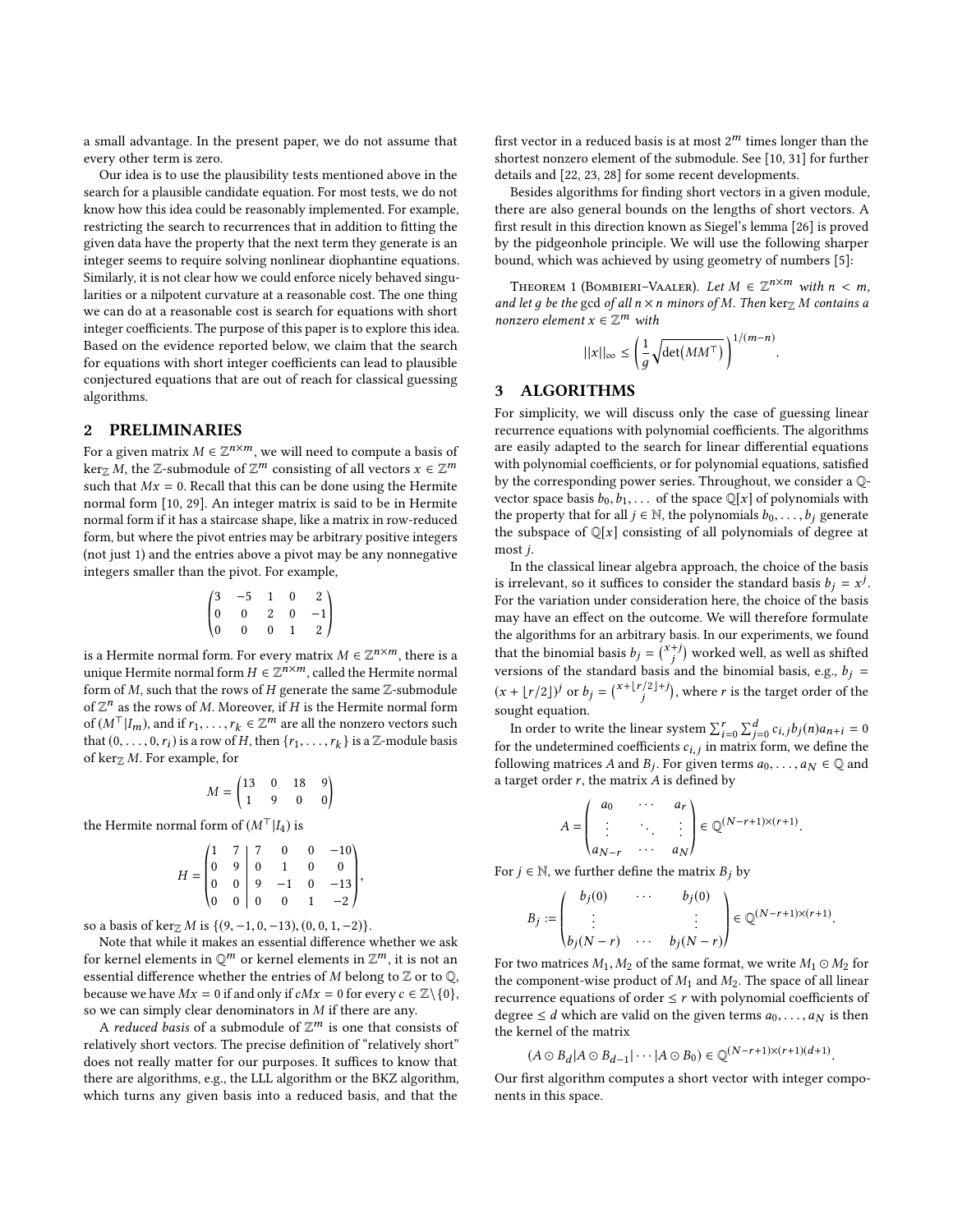<span id="page-2-0"></span>ALGORITHM 2. Input:  $a_0, \ldots, a_N \in \mathbb{Q}, r, d \in \mathbb{N}$ 

Output: A linear recurrence of order r and degree d which matches the given data and involves short integers, or "no recurrence found".

1 Compute a Z-module basis 
$$
v_1, \ldots, v_m \in \mathbb{Z}^{(r+1)(d+1)}
$$
 of

 $\text{ker}_{\mathbb{Z}}(A \odot B_d | A \odot B_{d-1} | \cdots | A \odot B_0).$ 

- 2 if  $m = 0$ , then return "no recurrence found".<br>3 Apply LLL to  $v_1$   $v_m$  call the result wi
- Apply LLL to  $v_1, \ldots, v_m$ , call the result  $w_1, \ldots, w_m$ .
- Return the recurrence corresponding to the vector  $w_1$ .

Note that the output "no recurrence found" can only occur if  $(r + 1)(d + 2) \leq N + 2.$ 

EXAMPLE 3. Consider the sequence  $a_n = \sum_{k=0}^n C_k$ , where  $C_k$  is<br>the Catalan number. The linear algebra approach needs to know EXAMPLE 5. Consider the sequence  $a_n = \sum_{k=0} C_k$ , where  $C_k$  is<br>the kth Catalan number. The linear algebra approach needs to know  $a_0, \ldots, a_6$  in order to detect the recurrence

$$
(6+4n)a_n - (9+5n)a_{n+1} + (3+n)a_{n+2} = 0.
$$

Alg. [2](#page-2-0) can find this equation already from  $a_0, \ldots, a_5$ . From these terms and the basis elements  $b_0 = 1$  and  $b_1 = x$ , we construct the matrix  $\overline{0}$  0

$$
M = \begin{pmatrix} 0 & 0 & 0 & 1 & 2 & 4 \\ 2 & 4 & 9 & 2 & 4 & 9 \\ 8 & 18 & 46 & 4 & 9 & 23 \\ 27 & 69 & 195 & 9 & 23 & 65 \\ \hline -A \odot B_1 & & & & -A \odot B_0 \end{pmatrix}
$$

Using the Hermite normal form, it finds that

$$
\ker_{\mathbb{Z}} M = \left\langle \begin{array}{c} 15 \\ -14 \\ 3 \\ 2 \\ 1 \\ -1 \end{array} \right\rangle, \left\langle \begin{array}{c} 41 \\ -37 \\ 8 \\ 0 \\ 12 \\ -6 \end{array} \right\rangle \subseteq \mathbb{Z}^6.
$$

*Applying LLL to this basis gives the reduced basis* 

$$
\left\{\begin{matrix} -4 \\ 5 \\ -1 \\ -6 \\ 9 \\ -3 \end{matrix}\right\} \begin{matrix} 11 \\ -9 \\ 2 \\ -4 \\ 10 \\ -4 \end{matrix} \right\}.
$$

The first vector in this basis contains the coefficients of the correct recurrence.

Alg. [2](#page-2-0) does more than required in that it not only finds one short vector but a whole basis of short vectors. This can be disadvantageous if the first vector of the LLL-basis, which is the only one we care about, is much shorter than the other vectors. In such a situation, it might be better to use the following variant, which is based on homomorphic images and terminates as soon as the modulus is large enough to recover the short vector, regardless of how long the remaining vectors are.

<span id="page-2-1"></span>ALGORITHM 4. Input/Output: like for Alg. [2.](#page-2-0)

- 1 Let  $M = (A \odot B_d | A \odot B_{d-1} | \cdots | A \odot B_0).$ <br>2 Let b he s prime and set  $a = b$ .
- Let p be a prime and set  $q = p$ .
- 3 Compute a row-reduced basis  $V = \{v_1, \ldots, v_m\}$  of ker M mod p. Row-reduced means that the matrix  $(v_1 | \dots | v_m)^\top$  should be<br>row-reduced row-reduced.
- 4 If  $V = \emptyset$ , then return "no recurrence found".<br>5 repeat:

- <sup>6</sup> Let p be a new prime and compute a row-reduced basis W of ker M mod p.
- <sup>7</sup> Merge <sup>V</sup> and <sup>W</sup> into a basis of ker <sup>M</sup> mod pq using Chinese remaindering, call this basis V and set  $q = pq$ .
- 8 Apply LLL to V ∪ {qe<sub>1</sub>, ..., qe<sub>(r+1)(d+1)</sub>} and let w be the first vector in the output where e, denotes the ith unit vector first vector in the output, where  $e_i$  denotes the ith unit vector of length  $(r + 1)(d + 1)$ .
- 9 until the recurrence corresponding to w matches the given data.<br>10 return this recurrence return this recurrence.

THEOREM 5. Alg. [4](#page-2-1) is correct and terminates.

PROOF. Correctness is clear. We show termination. If the algorithm reaches the loop starting in line 5,  $\ker M$  is a nontrivial subspace of  $\mathbb{Q}^{(r+1)(d+1)}$ . Then also the Z-module kerz  $M \subseteq \mathbb{Z}^{(r+1)(d+1)}$  is nontrivial. By construction, the lattice generated by  $\mathbb{Z}^{(r+1)(d+1)}$  is nontrivial. By construction, the lattice generated by  $V \cup \{qe_1, \ldots, qe_{(r+1)(d+1)}\}$  in line 8 consists of all vectors  $w \in \pi(r+1)(d+1)$  and the latter is in the large of M and a Fight such latt  $\mathbb{Z}^{(r+1)(d+1)}$  such that w is in the kernel of M mod q. Each such lattice is properly contained in the lattice considered in the previous iteration. Therefore, every vector in such a lattice which is not an element of ker $Z$  M will disappear in one of the later iterations. In particular, for every fixed nonzero element w of ker $\mathbb{Z}$  M, there will be an iteration when all elements of the lattice that do not belong to  $\ker_{\mathbb{Z}} M$  are at least  $2^{(r+1)(d+1)}$  times longer than w. In this situation,<br>III is guaranteed to find w or a shorter element of kerg  $M$ LLL is guaranteed to find w or a shorter element of ker $\mathbb{Z}$  M.

EXAMPLE 6. Let  $a_n$  be defined as in the previous example and suppose again that we want to recover the recurrence of order 2 and degree 1 from the known terms  $a_0, \ldots, a_5$ . We have

$$
\ker_{\mathbb{Z}_{13}} M = \begin{pmatrix} 1 \\ 0 \\ 11 \\ 5 \\ 11 \\ 3 \end{pmatrix}, \begin{pmatrix} 0 \\ 1 \\ 6 \\ 8 \\ 7 \\ 7 \end{pmatrix} \subseteq \mathbb{Z}_{13}^{6} \text{ and } \ker_{\mathbb{Z}_{17}} M = \begin{pmatrix} 1 \\ 0 \\ 9 \\ 14 \\ 6 \\ 2 \end{pmatrix}, \begin{pmatrix} 0 \\ 1 \\ 7 \\ 10 \\ 10 \\ 1 \end{pmatrix} \subseteq \mathbb{Z}_{17}^{6},
$$

which Chinese remaindering merges to

$$
\ker \mathbb{Z}_{221} M = \left\langle \begin{pmatrix} 1 \\ 0 \\ 128 \\ 31 \\ 31 \\ 193 \\ 172 \end{pmatrix}, \begin{pmatrix} 0 \\ 1 \\ 58 \\ 112 \\ 112 \\ 137 \end{pmatrix} \right\rangle \subseteq \mathbb{Z}_{221}^6.
$$

Applying LLL to these vectors and  $221e_1, \ldots, 221e_6$  gives the basis

$$
\left\{\begin{matrix} -4 \\ 5 \\ -1 \\ -6 \\ -9 \\ -3 \end{matrix}\right\} \begin{pmatrix} 11 \\ -9 \\ 2 \\ -4 \\ 10 \\ -4 \end{pmatrix}, \begin{matrix} 0 \\ 8 \\ 22 \\ 22 \\ 12 \\ 12 \\ -9 \end{matrix}\right\}, \begin{matrix} -34 \\ -28 \\ -9 \\ -9 \\ 40 \\ 40 \end{matrix}, \begin{matrix} 15 \\ 12 \\ -36 \\ 41 \\ 49 \\ 25 \end{matrix}, \begin{matrix} -37 \\ -33 \\ -20 \\ 19 \\ -8 \\ -56 \end{matrix} \right\}.
$$

The first vector in this basis corresponds to the correct recurrence.

repeat: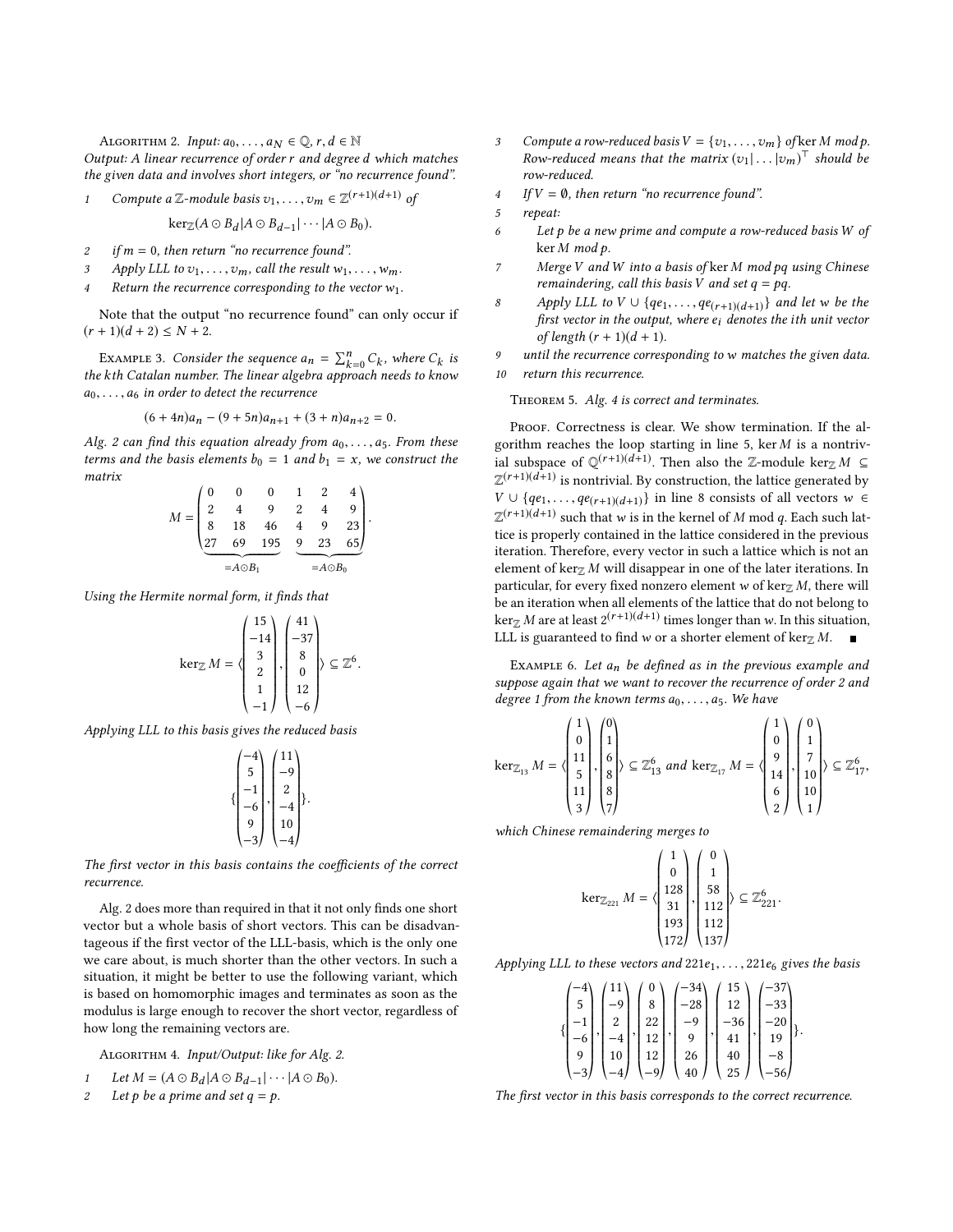In most examples we have tried (see Sect. [5\)](#page-5-0), Alg. [2](#page-2-0) performed better than Alg. [4.](#page-2-1) This indicates that in these examples, the generic solutions of the linear systems corresponding to wrong recurrences are not extremely long compared to the solutions which correspond to correct recurrences. This proportion however shifts in favor of Alg. [4](#page-2-1) when  $m = \dim \ker M$  is small, i.e., when the provided data is almost sufficient to succeed with the standard linear algebra guesser. We have randomly constructed such examples (see Sect. [4\)](#page-4-0) and indeed observed a better performance of Alg. [4](#page-2-1) compared to Alg. [2.](#page-2-0) In addition, the examples we considered had only a relatively small number N of known terms, owing to the cost of LLL. It is typical for sequences arising in combinatorial applications that the size of the nth term grows linearly (or more) in n. Therefore, Alg. [4](#page-2-1) becomes increasingly interesting for examples in which more (and thus longer) terms have to be taken into account.

A disadvantage of Alg. [4](#page-2-1) is that LLL has to start from scratch in every iteration. The reason is that Chinese remaindering must be applied to normalized nullspace bases and applying LLL destroys the normalization. We do not see how to adapt Alg. [4](#page-2-1) so as to efficiently recycle the output of one LLL computation in subsequent iterations.

It is possible however to recycle the output of earlier LLL computations if we consider a range of degrees rather than a single degree. This is detailed in the following algorithm. Note that while in the linear algebra approach it suffices to consider the largest degree which for a fixed  $r$  leads to an overdetermined system, in the LLL-based approach the failure of Alg. [2](#page-2-0) or Alg. [4](#page-2-1) for a certain degree d has no immediate implication on whether it will also fail for degree  $d-1$  or degree  $d+1$ . We therefore need to check a range of degrees.

<span id="page-3-0"></span>ALGORITHM 7. Input:  $a_0, \ldots, a_N \in \mathbb{Z}$ ,  $r, d_{\min}, d_{\max} \in \mathbb{N}$ , and a function which maps a recurrence candidate to True (for "plausible") or False (for "dubious")

Output: A plausible recurrence of order r and some degree d in the range  $d_{\min}, \ldots, d_{\max}$  which matches the given data and involves short integers, or "no recurrence found".

1 Set  $L = \emptyset$ .<br>2 for  $d = d_{rr}$ 

for  $d = d_{\min}, \ldots, d_{\max}, d_0$ :

$$
3 \tCompute a \mathbb{Z} \text{-module basis } v_1, \dots, v_m \in \mathbb{Z}^{(r+1)(d+1)} \text{ of}
$$

$$
\ker_{\mathbb{Z}}(A\odot B_d|A\odot B_{d-1}|\cdots|A\odot B_0).
$$

- 4 if  $d > d_{\text{min}}$ , then:<br>5 replace  $v_{1}, \ldots$
- replace  $v_1, \ldots, v_m$  by the rows of the Hermite normal form of the matrix whose rows are  $v_1, \ldots, v_m$  and let  $\ell$  be such that the first  $r + 1$  components of  $v_i$  are zero if and only if  $i > \ell$ .
- 6 attach  $r + 1$  leading zeros to the vectors in L, apply LLL to these vectors and  $v_1, \ldots, v_\ell$ , and redefine L to be the output hasis basis.
- <sup>7</sup> if the recurrence corresponding to the first vector in <sup>L</sup> is plausible, then return this recurrence.
- 8 return "no recurrence found".

Any of the conditions mentioned in the introduction can be used as plausibility check, for example the condition that the next few terms generated by the candidate recurrence from the given terms must be integers.

EXAMPLE 8. Consider now the sequence  $a_n = \sum_{k=0}^n C_{3k}$ , where  $C_k$ <br>again the kth Catalan number. This sequence satisfies a recurrence EXAMPLE 8. Consider now the sequence  $a_n = \sum_{k=0} C_{3k}$ , where  $C_k$ <br>is again the kth Catalan number. This sequence satisfies a recurrence<br>of order 2, desree 3, and integer coefficients  $|c_{k+1}| < 3931$ , which we of order 2, degree 3, and integer coefficients  $|c_{i,j}| \leq 3931$ , which we<br>want to recover from the terms  $a_0$ ,  $a_2$  using  $Alg \leq Ecr d = 0$  and want to recover from the terms  $a_0, \ldots, a_7$  using Alg. [7.](#page-3-0) For  $d = 0$  and  $d = 1$ , the linear systems are overdetermined and their solution spaces are  $\{0\}$ . For  $d = 2$ , we find that  $\ker_{\mathbb{Z}} M$  is generated by three vectors, and applying LLL to them gives

| $-10770777$ | $-5821934$  | 89543113    |
|-------------|-------------|-------------|
| 12213849    | 49822837    | $-3923255$  |
| $-188031$   | $-776612$   | 39847       |
| 34593817    | $-57412313$ | $-24321368$ |
| $-38801808$ | 38007895    | $-8364412$  |
| 316322      | $-1750361$  | 157455      |
| 49496244    | 9044412     | 5994312     |
| $-55183749$ | $-14700087$ | $-6286292$  |
| 2040625     | 573595      | 229880      |

For  $d = 3$ , we find that  $\ker_{\mathbb{Z}} M$  is generated by six vectors. Using the Hermite normal form we find the following basis: Hermite normal form, we find the following basis:

| $\boldsymbol{0}$<br>$\parallel$<br>$\boldsymbol{0}$<br>$\overline{\mathbf{c}}$ | 2 <sub>1</sub><br>$\bf{0}$ | $\boldsymbol{0}$<br>$\boldsymbol{0}$ | , | $\boldsymbol{0}$<br>$\mathbf{1}$ | $\boldsymbol{0}$<br>$\vert 0 \vert$<br>$\left  \begin{array}{c} 3 \\ 1 \end{array} \right $ | 0<br>$\begin{pmatrix} 0 \\ 1 \end{pmatrix}$ | ļ, |
|--------------------------------------------------------------------------------|----------------------------|--------------------------------------|---|----------------------------------|---------------------------------------------------------------------------------------------|---------------------------------------------|----|
|                                                                                |                            |                                      |   |                                  |                                                                                             |                                             |    |

where each black rectangle hides seven integers with 19 or more decimal digits. We replace the last three of these vectors by the LLL-basis of the previous operation, prolonged by three leading zeros, and call LLL. The first vector in the resulting basis contains the coefficients of the correct recurrence.

As the specification of Alg. [7](#page-3-0) is intentionally vague with regard to the shortness of the integers in the output, we refrain from making a formal correctness statement. Instead, we only show that the recycling of reduced bases from earlier iterations is done correctly.

THEOREM 9. In the dth iteration of Alg. [7,](#page-3-0) the vectors to which LLL is applied in step 6 form a Z-module basis of  $\ker_{\mathbb{Z}}(A \odot B_d | \cdots | A \odot B_0)$ .

PROOF. By induction on d. For  $d = d_{\text{min}}$ , we have  $L = \emptyset$ , and none of the  $v_1, \ldots, v_m$  are discarded due to the if-condition in line 4, therefore in line 6 LLL is applied to the vectors  $v_1, \ldots, v_m$  which were chosen as a basis of ker<sub>Z</sub>( $A \odot B_d | \cdots | A \odot B_0$ ) in line 3.<br>If for some  $d > d$  : the claim is true in iteration  $d = 1$  the

If for some  $d > d_{\text{min}}$  the claim is true in iteration  $d - 1$ , then at the beginning of the dth iteration, L contains a basis of ker $Z(A \odot$  $B_{d-1}$  · ·  $|A \odot B_0|$ . Denote the elements of this basis, padded with  $r + 1$  zeros by  $W_1$ . Let  $v_1$   $v_2$   $v_3$  form a basis of kerg(A  $\odot$ r + 1 zeros, by  $w_1, \ldots, w_k$ . Let  $v_1, \ldots, v_m$  form a basis of ker  $\mathbb{Z}(A \odot B_1) \ldots (A \odot B_n)$  and at the same time the rows of a Hermite por  $\frac{du}{dt}$  are  $\frac{du}{dt}$  are all the same time the series of a securities are mal form, as in step 5. We then have to show that the  $\mathbb{Z}$ -modules  $|B_d| \cdots | A \odot B_0$  and at the same time the rows of a Hermite nor-⟨w1, . . . ,wk ⟩ and ⟨vℓ+<sup>1</sup> , . . . ,vm⟩ are equal.

" $\supseteq$ ": As each  $v_i$  ( $i \in \{\ell + 1, ..., m\}$ ) is an element of ker<sub>Z</sub>( $A \odot$ <br> $\bigcup_{i=1}^{\infty} A \odot B_i$ ) with  $r + 1$  leading zeros, chapping the  $r + 1$  leading  $B_{\text{g}}$  is the server turns it into an element of kerz( $A \odot B_{d-1}$ | ···  $|A \odot B_0|$ ). By  $|B_d| \cdots | A \odot B_0$ ) with  $r + 1$  leading zeros, chopping the  $r + 1$  leading assumption on  $w_1, \ldots, w_k$ , it follows that  $v_i \in \langle w_1, \ldots, w_k \rangle$ .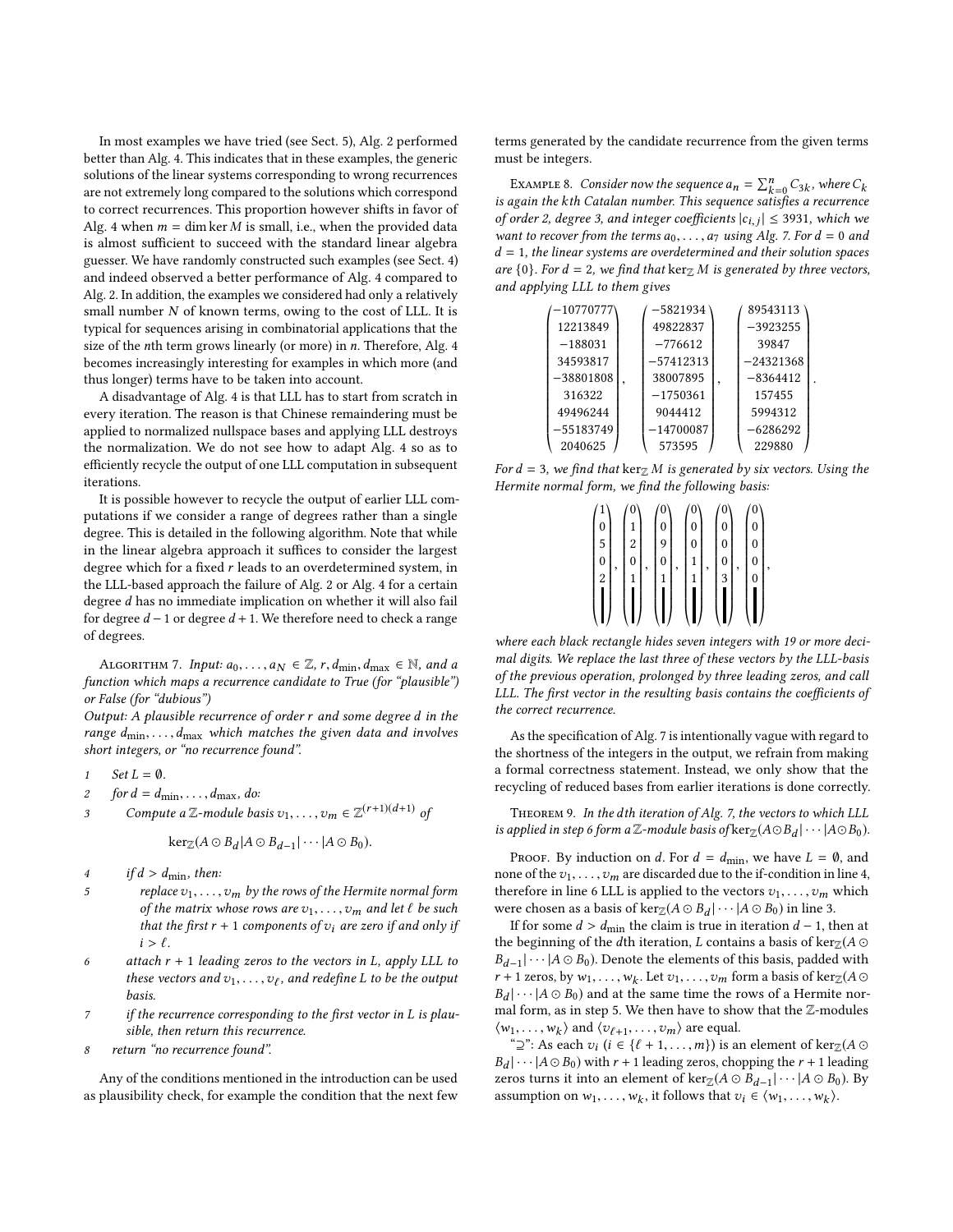" $\subseteq$ ": As each  $w_i$  ( $i = 1, ..., k$ ) is an element of

$$
\ker_{\mathbb{Z}}(A\odot B_{d-1}|\cdots|A\odot B_0)
$$

padded with  $r + 1$  leading zeros, it is an element of ker $\mathbb{Z}(A \odot$  $\alpha_1 = \alpha_1 v_1 + \cdots + \alpha_m v_m$ . It remains to show that  $\alpha_1 = \cdots = \alpha_i = 0$ .<br>
To see this observe that  $0 = \pi(w_1) - \alpha_i \pi(z_1) + \cdots + \alpha_i \pi(z_i) + 0$ .  $|B_d| \cdots | A \odot B_0$  and hence a Z-linear combination of  $v_1, \ldots, v_m$ , say To see this, observe that  $0 = \pi(w_i) = \alpha_1 \pi(v_1) + \cdots + \alpha_i \pi(v_i) + 0$ , where  $\pi: \mathbb{Z}^{(r+1)(d+1)} \to \mathbb{Z}^{r+1}$  is the projection to the first  $r + 1$  coordinates. As  $z_1$ ,  $z_2$ , form the rows of a Hermite normal form ordinates. As  $v_1, \ldots, v_m$  form the rows of a Hermite normal form, so do  $\pi(v_1), \ldots, \pi(v_i)$ , and as these vectors are nonzero and the nonzero rows of a Hermite normal form are linearly independent, we have  $\alpha_1 = \cdots = \alpha_i = 0$ , as claimed.  $\blacksquare$ 

The LLL-algorithm has an incremental nature. In order to compute a reduced basis from an input basis  $v_1, \ldots, v_m$ , it first computes a reduced basis for the input basis  $v_1, \ldots, v_{m-1}$  recursively and then adjusts this reduced basis to a reduced basis for  $v_1, \ldots, v_m$ . In particular, if we know that the first few vectors of  $v_1, \ldots, v_m$  are already reduced, as in Alg. [7,](#page-3-0) the LLL algorithm can take this information into account. It is therefore possible to implement Alg. [7](#page-3-0) in such a way that the total cost of all the LLL computations combined is no more than the cost of a single LLL computation applied to a basis of  $\ker_{\mathbb{Z}}(A \odot B_{d_{\text{max}}} | \cdots | A \odot B_0)$  whose elements form the rows<br>of a Hermite normal form. This idea is also used in van Hoeii's of a Hermite normal form. This idea is also used in van Hoeij's LLL-based factorization algorithm [\[30\]](#page-7-25).

An implementation of Alg. [7](#page-3-0) has been added to the Guess.m package for Mathematica [\[17\]](#page-7-26). It is available as function GuessZUnivRE. We will also include the algorithm in the ore\_algebra package for Sage [\[18\]](#page-7-27).

## <span id="page-4-0"></span>4 THE GENERIC CASE

In the linear algebra approach, the condition  $(r + 1)(d + 2) \le N + 2$ imposes a restriction on the choices of  $r$  and  $d$  in dependence on  $N$ . By allowing underdetermined linear systems in the new approach, we can also explore larger choices of  $r$  and  $d$ . The underdetermined linear systems in the new approach will in general have solutions corresponding to correct equations as well as solutions corresponding to incorrect equations. The limiting factor for the choice of  $r$ and  $d$  is now the requirement that the correct equations must have shorter coefficients than the incorrect equations, so that LLL has a chance to tell them apart. This limiting factor is harder to quantify. In this section, we offer a somewhat heuristic analysis of when this can be expected in the "generic" situation.

Assume that  $\sum_{i=0}^{r} \sum_{j=0}^{d} c_{i,j} n^j a_{n+i} = 0$  is a random recurrence<br>lose coefficients  $c_i$  ; and initial values  $a_0$ whose coefficients  $c_{i,j}$  and initial values  $a_0, \ldots, a_{r-1}$  have bitsize  $l + 1$ , which means that they are randomly (uniformly) chosen from the set  $\{-2^{\ell} + 1, \ldots, 2^{\ell}\} \subset \mathbb{Z}$ . By rewriting the recurrence as

$$
a_{n+r}=-\frac{1}{p_r(n)}\cdot (p_{r-1}(n)a_{n+r-1}+\cdots+p_0(n)a_n),
$$

where  $p_i(n) = \sum_{j=0}^{d} c_{i,j} n^j$ , we are able to unroll it. Clearly, in such a generic situation, the numerators and denominators of  $|a_n|$  will a generic situation, the numerators and denominators of  $|a_n|$  will<br>grow because there is no reason to expect considerable cancellagrow, because there is no reason to expect considerable cancellations other than accidentally occurring small common factors. By

defining

$$
u_n = a_{r-1} \prod_{i=0}^{n-r} p_{r-1}(i), \quad v_n = \prod_{i=0}^{n-r} (-p_r(i)),
$$

we can approximate the *n*-th sequence term  $a_n$  by the quotient  $u_n/v_n$ , and we may assume that  $gcd(u_n,v_n)$  is negligibly small compared to the absolute values of  $u_n$  and  $v_n$ . Hence, this approximation omits the lower terms  $a_n, \ldots, a_{n+r-2}$  in the recurrence equation, which corresponds to approximating it by its two leading terms  $p_r(n)a_{n+r} + p_{r-1}(n)a_{n+r-1} = 0$ . Nevertheless,  $v_n$  is a common denominator of all the sequence terms  $a_0, \ldots, a_n$ .

Assume that the matrix  $(A \odot B_d | A \odot B_{d-1} | \cdots | A \odot B_0)$  from the essing problem has  $k := N - r + 1$  rows and  $m := (r + 1)(d + 1)$ guessing problem has  $k := N - r + 1$  rows and  $m := (r + 1)(d + 1)$ columns, and that the latter are indexed by pairs  $(s, t)$  with  $0 \le s \le r$ and  $0 \le t \le d$ . No particular order on the pairs  $(s, t)$  is specified here, since it will be irrelevant for the subsequent analysis.

Since the sequence  $(a_n)$  contains rational numbers, we must ensure that the matrix has integer entries. This is achieved by noting that  $a_{i+r}$  is the sequence element with the highest index that appears in row *i*, and hence multiplying this row by  $v_{i+r}$  will do the job:

$$
M = diag(v_r, \ldots, v_{r+k-1}) \cdot (A \odot B_d | \cdots | A \odot B_0) \in \mathbb{Z}^{k \times m}.
$$

The entries of M are then  $m_{i,(s,t)} = i^t a_{i+s} v_{i+r}$ , and therefore the entries of the matrix  $MM^{\top}$  are given by entries of the matrix  $MM<sup>T</sup>$  are given by

$$
(MMT)i,j = \sum_{(s,t)} m_{i,(s,t)} m_{j,(s,t)} = \sum_{(s,t)} (ij)t ai+s aj+s vi+r vj+r.
$$

The summand of this sum is expected to take its largest (absolute) value for  $s = r$  and  $t = d$  (or  $t = 0$  when  $ij = 0$ ). Hence we approximate the sum by its largest, dominating part (assuming  $ij \neq 0$ 

$$
(ij)^d a_{i+r} a_{j+r} v_{i+r} v_{j+r} = (ij)^d u_{i+r} u_{j+r}.
$$

Because the latter expression has the form  $g(i)g(j)$  with  $g(i)$  = *i*  $u_{i+r}$ , it follows that all products  $\prod_{i=0}^{\lfloor N/M \rfloor} \left( \frac{n}{j} \right)$  are approximately of the same size, where  $\sigma$  runs through all permutations of  $\frac{1}{2}$   $k = 1$ . This shows that  $\det(MM^T)$  can hardly exceed  $d_{u_{i+r}}$ , it follows that all products  $\prod_{i=0}^{k-1} (MM^{\top})_{i,\sigma(i)}$  are approx-<br>mately of the same size, where  $\sigma$  runs through all permutations of  $\{0, \ldots, k-1\}$ . This shows that  $\det(MM^{\top})$  can hardly exceed k!  $\prod_{i=0}^{k-1} g(i)^2$ , while due to cancellations, it may get arbitrarily close to 0.4 reasonable belonge between the two extreme cases is  $k! \prod_{i=0}^{\infty} g(i)^{e}$ , while due to cancellations, it may get arbitrarily<br>close to 0. A reasonable balance between the two extreme cases is to estimate the determinant as follows:

$$
\det(MM^{\top}) \approx \prod_{i=0}^{k-1} (MM^{\top})_{i,i} \approx ((k-1)!)^{2d} \prod_{i=0}^{k-1} u_{i+r}^2
$$

Finally, we need to estimate the size of the quantities  $u_n$ . This is done by replacing the polynomial  $p_{r-1}(i)$  in the definition

$$
u_n = a_{r-1} \prod_{i=0}^{n-r} p_{r-1}(i)
$$

by its leading term (except when  $i = 0$ ):

$$
u_n \approx a_{r-1} c_{r-1,0} \prod_{i=1}^{n-r} c_{r-1,d} i^d = a_{r-1} c_{r-1,0} c_{r-1,d}^{n-r} ((n-r)!)^d.
$$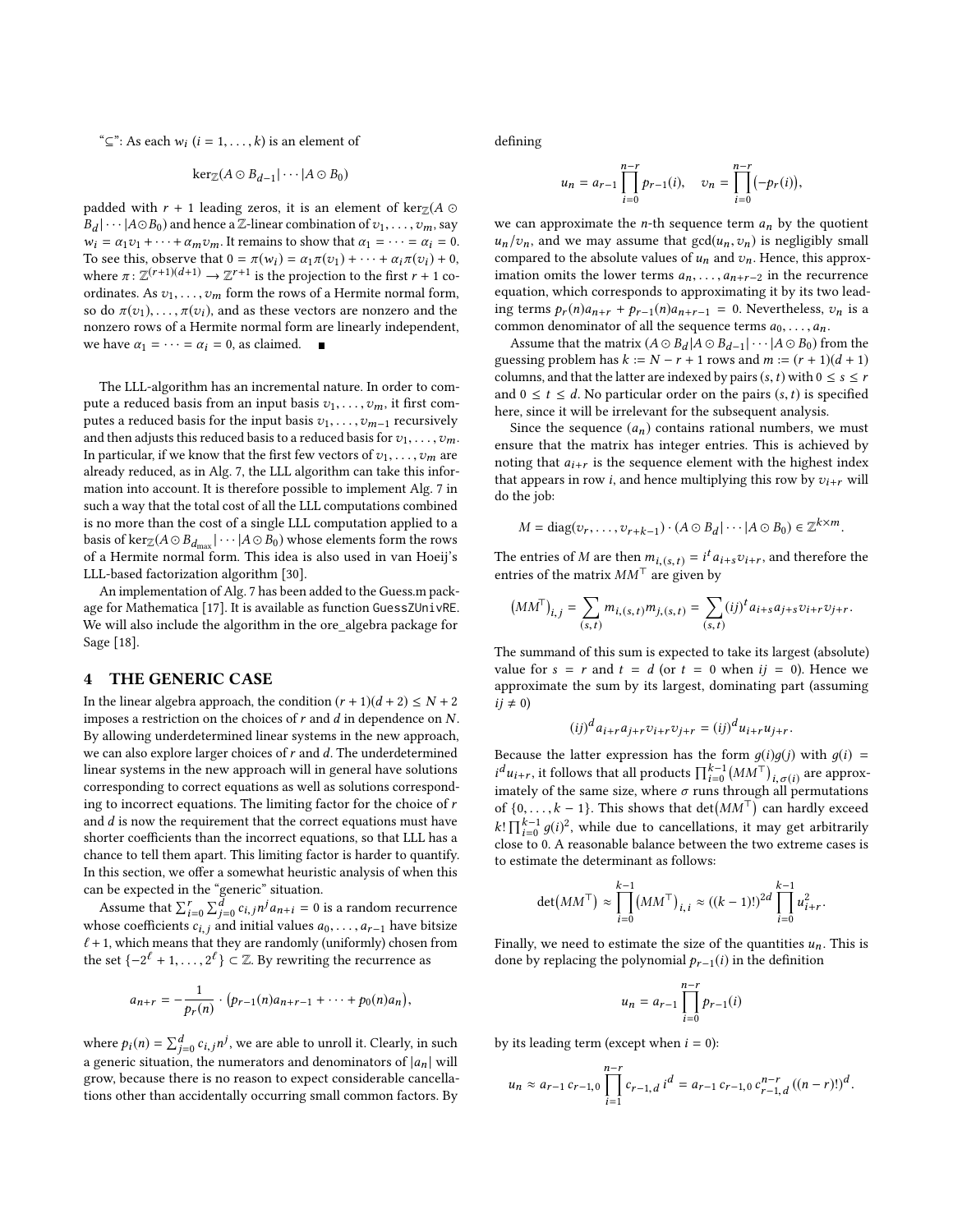This allows us to estimate and simplify as follows

$$
\prod_{i=0}^{k-1} u_{i+r} \approx \prod_{i=0}^{k-1} a_{r-1} c_{r-1,0} c_{r-1,d}^i (i!)^d
$$

$$
\approx (a_{r-1} c_{r-1,0})^k c_{r-1,d}^{k(k-1)/2} \cdot \left(\prod_{i=1}^{k-1} i!\right)^d.
$$

Combining everything and ignoring the gcd  $q$  from Theorem [1](#page-1-0) (which is hard to predict and in many instances just equal to 1), our approximation for the Bombieri-Vaaler bound is

$$
\sqrt{\det(MM^{\top})}^{1/(m-k)} \approx \left( (a_{r-1} c_{r-1,0})^k c_{r-1,d}^{k(k+1)/2} \left( \frac{1}{k} \prod_{i=1}^k i! \right)^{d} \right)^{1/((r+1)(d+1)-k)}
$$

We test experimentally how good this approximation is. For about 1200 randomly generated recurrences, where  $1 \le r \le 6, 0 \le d \le 6$ , and 6  $\leq \ell \leq$  100, we plot the ratio between the bitsize of our approximation and the bitsize of the true value of  $\sqrt{\det(MM^{\top})}^{1/(m-\hat{k})}$ ; the ratios are sorted in increasing order. In the vast majority of the ratios are sorted in increasing order. In the vast majority of the cases, we are off by less than 5%.



The question now is, for which k, depending on  $r, d, \ell$ , the above expression becomes smaller than  $2^{\ell}$ . In that case we should not be able to identify the true solution, because the Bombieri-Vaaler bound predicts a solution with coefficients smaller than those of the sought recurrence. Taking into account that  $a_{r-1}$ ,  $c_{r-1,0}$ ,  $c_{r-1,d}$ are all bounded by  $2^{\ell}$ , and using the asymptotic expansion of the hyperfactorial, our approximation leads to the following inequality

$$
2^{\ell k(k+7)/2} \cdot \left(\frac{k^{k^2/2+k-7/12}}{e^{3k^2/4+k-1/12}} \left(\sqrt{2\pi}\right)^{k+1}\right)^d \lesssim 2^{\ell(r+1)(d+1)}.
$$

For  $\ell \to \infty$  the term in parentheses becomes insignificant, so that after omitting it we can solve the inequality  $k(k+7) \leq 2(r+1)(d+1)$ explicitly and obtain the final "soft" bound, in terms of  $N = k+r-1$ :

$$
N \lesssim \frac{1}{2} \Bigl( \sqrt{8(r+1)(d+1)+49} -7 \Bigr) +r-1.
$$

It signifies that it is unlikely to identify the correct recurrence when  $N,r,d$  satisfy the inequality. However, since it was obtained by rough estimates, it does not allow us to draw any definite statements in form of a theorem.

The following experiments show that nevertheless our bound yields quite accurate predictions: we randomly generated recurrences for  $r = 4, 8$  and  $d = 0, \ldots, 6$  with integer coefficients

 $|c_{i,j}| < 2^{16}$ . The plots show the smallest N for which the recurrence<br>could be guessed from  $a_{\lambda}$  and depicted as dots) and the graph could be guessed from  $a_0, \ldots, a_N$  (depicted as dots), and the graph of the bound (depicted as a line):



# <span id="page-5-0"></span>5 THE NON-GENERIC CASE

Sequences arising in applications cannot simply be assumed to behave like generic sequences. In order to get some idea how our method performs in practice, we have evaluated it experimentally. The Online Encyclopedia of Integer Sequences (OEIS, [\[27\]](#page-7-28)) meanwhile contains more than 350000 sequences arising from all kinds of different contexts. Salvy [\[25\]](#page-7-29) estimated in 2005 that up to 25% of the entries in the OEIS are D-finite. We have gone through the entire database and determined all the sequences for which at least 50 terms were given and for which linear algebra can find a recurrence using no more than 250 terms. Cases where the linear algebra guesser already succeeded with 10 terms or less were discarded from consideration (too simple). The search resulted in some 6700 hits. For each of these sequences, we determined the minimal number of terms needed by a guesser based on linear algebra in order to detect a recurrence as well as the minimal number of terms needed by an LLL-based guesser in order to detect a recurrence that is consistent with the one found by the linear-algebra based guesser.

The LLL-based guesser was called with the four bases  $x^n$ ,  $(x + (a))n(x+n)$  and  $(x+|r/2|+n)$ . Each of these hases hasts all the  $\lfloor r/2 \rfloor$ <sup>n</sup>,  $\binom{x+n}{n}$ , and  $\binom{x+\lfloor r/2 \rfloor+n}{n}$ . Each of these bases beats all the others on at least some examples although there is a clearly visible n n others on at least some examples, although there is a clearly visible trend that  $(x+|r/2|)^n$  wins most of the time. For our evaluation, we determined the minimal number of terms of a sequence for which the LLL-based guesser recognizes the recurrence for at least one of the bases. If  $N_{\text{linear}}$  is the minimal number of terms needed by the linear algebra guesser and  $N_{\text{LLL}}$  the minimal number of terms needed by the LLL-based guesser with at least one of the four bases, the following picture shows the quotients  $N_{\text{LLL}}/N_{\text{linalg}}$  for all the 6700 sequences taken from the OEIS, in increasing order.



On the average, the LLL-guesser needs 61.2% of the terms needed by the linear algebra guesser. For more than 99% of the sequences, we were able to save at least one term. The whole computation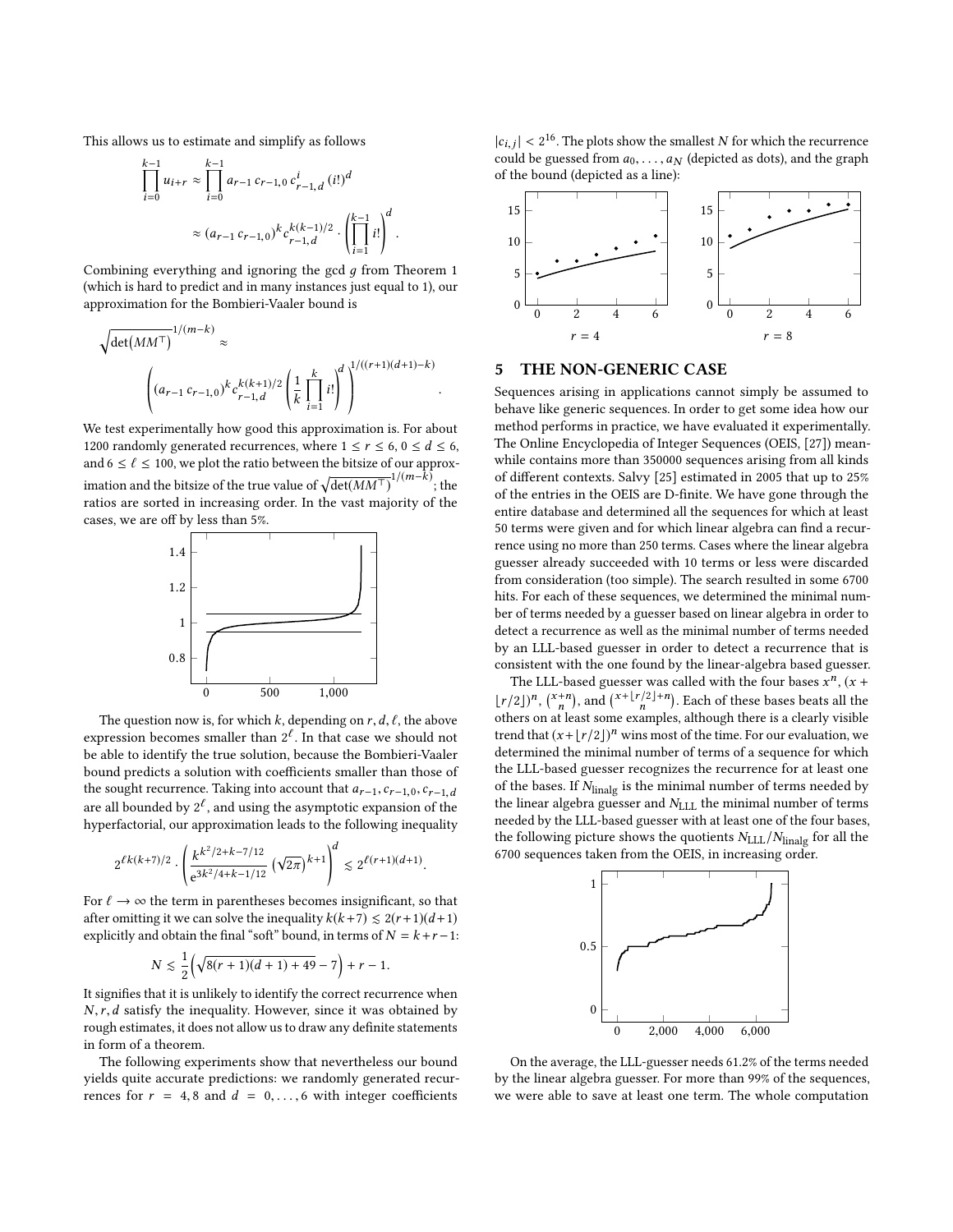using our Mathematica implementation of Alg. [7](#page-3-0) took roughly one CPU year.

Equations in the test set of 6700 sequences are not equally large, and different sizes are far from equally distributed. The following picture shows the numbers  $N_{\text{linear}}$  in increasing order, indicating that almost all the sequences have rather short equations.



The strong dominance of short equations induces a bias into the saving statistics shown before. If we restrict the attention to sequences with  $N_{\text{linear}} > 50$ , we see a significant saving is also possible for these cases. The mean for this restricted sample is 64.6%, and for 12.4% of these cases no saving was possible at all. In view of the analysis of Sect. [4,](#page-4-0) we expected that more saving is possible for larger equations than on small equations.



The next picture shows the bias towards small equations in the test set from a different perspective. We show here all the points  $(N_{\text{linalg}}, N_{\text{LLL}})$ . The number of points in the picture is far less than 6700 because many sequences share the same point. Taking multiplicities into account, the cloud's center of gravity is (19.4, <sup>12</sup>.0).



# 6 APPLICATIONS

We have also tried to find something new with LLL-based guessing. About 7500 of the sequences in the OEIS are labeled by the keyword 'hard', which is supposed to indicate that a substantial amount of work would be needed to compute further terms. Usually this simply means that the best known algorithm for computing the nth term

of the sequence needs time exponential in n. Many of these hard sequences are defined through a number-theoretic property and are unlikely to be D-finite. If we discard from the 7500 hard sequences those in which the word 'prime' appears in the description, we are left with 3764 sequences. 545 of them have at least 30 and at most 150 known terms.

Classical guessing does not find a recurrence or differential equation for any of these sequences. We applied our LLL-based approach for all r, d with  $(r+1)(d+2) \leq 3N$ , where N is the number of known terms. A recurrence was automatically rejected if the next ten terms produced by the recurrence from the known terms were not all integers. For 37 sequences, a recurrence was found that passed this test. These recurrences were inspected by hand, and in most cases, we remain skeptic about their general validity. For example, if the recurrence we found for A054500 were correct, all sequence terms for  $n \geq 30$  would be equal to 29, which does not seem right.

At least in the following two cases, we believe that the guessed recurrence is correct.

The nth term of the sequence A307717 is defined as the number of palindromic integers (base 10) whose square is palindromic as well and has  $n$  decimal digits. The sequence begins with 4, 0, 2, 0, 5, 0, 3, and the OEIS contains 70 terms. With these terms, we were able to recognize a recurrence of order 6 and degree 9 and small coefficients. The guessed recurrence admits a quasi-polynomial solution, suggesting the closed form (valid for  $n > 1$ )

$$
a_n = \begin{cases} 0 & \text{if } n = 0 \text{ mod } 2\\ \frac{1}{192}(195 + 203n - 15n^2 + n^3) & \text{if } n = 1 \text{ mod } 4\\ \frac{1}{384}(501 + 107n - 9n^2 + n^3) & \text{if } n = 3 \text{ mod } 4 \end{cases}
$$

The OEIS entry for the related sequence A218035 contains a proof of this formula, which indicates that A307717 is misclassified as 'hard' and confirms that our guessed recurrence was indeed correct.

A more interesting case is the sequence A189281, whose nth term is defined as the number of permutations  $\pi \in S_n$  such that  $\pi(i+2) - \pi(i) \neq 2$  for  $i = 1, \ldots, n-2$ . The sequence appears in [\[20\]](#page-7-30) and begins with 1, 1, 2, 5, 18, and the OEIS contains 36 terms. With these terms, we were able to identify a convincing recurrence of order 10 and degree 6 and small coefficients. We find this guess convincing for several reasons:

- The recurrence can also be detected if we only supply 29 of the 36 known terms to the guesser.
- If  $(c_n)_{n\geq 0}$  denotes the sequence defined by the initial values of A189281 and the guessed recurrence, then  $c_{36}, \ldots, c_{100}$ turn out to be integers.
- If we put the terms  $c_0, \ldots, c_{100}$  into a classical guesser, it finds a recurrence of order 8 with polynomial coefficients of degree 11. This means that the guessed order-10 operator has a right factor of order 8, a feature that is not to be expected for a random operator.
- The exponential generating function of the sequence  $(c_n)$ satisfies a differential equation that only has regular singularities.
- With the Mathematica code provided in the OEIS, we have made an effort to compute four more terms of the sequence